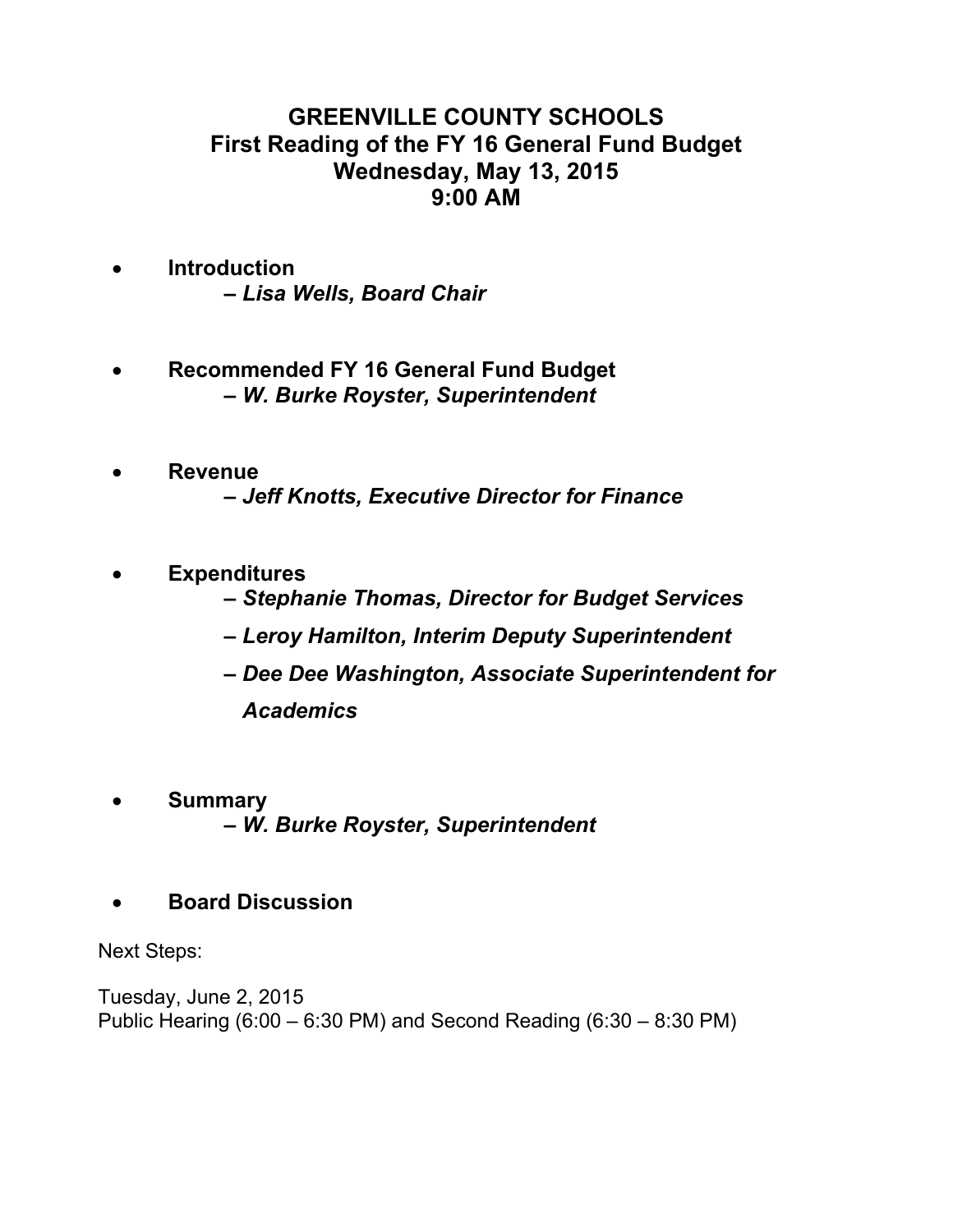# **Greenville County Schools 2015-2016 General Fund Proposed Budget First Reading**

# **Projected Revenue Summary**

| Projected Revenue for FY 16                           |                   |    |             |                |  |
|-------------------------------------------------------|-------------------|----|-------------|----------------|--|
| Local Revenue *                                       | 178,605,000<br>\$ |    |             | $\overline{2}$ |  |
| State Revenue                                         | 342,780,000       |    |             | 2              |  |
| Transfers In                                          | 15,291,000        |    |             | $\overline{2}$ |  |
| <b>Total Projected Revenue for FY 16</b>              |                   | \$ | 536,676,000 |                |  |
| Unassigned Fund Balance                               |                   |    | 0           |                |  |
| <b>Required Amount to Equal Proposed Expenditures</b> |                   |    | 536,676,000 |                |  |

# **Proposed Expenditures Summary**

|                                              |                   |             | Reference<br>Page |
|----------------------------------------------|-------------------|-------------|-------------------|
| Budgeted Expenditures for FY 15              | \$<br>506,869,000 |             |                   |
| Proposed Expenditures for FY 16              |                   |             |                   |
| <b>State Mandated Expenditures</b>           | 12,080,000        |             | 5                 |
| <b>Local Required Expenditures</b>           | 18,227,000        |             | 5                 |
| <b>Reduction of Expenditures</b>             | (500,000)         |             | 5                 |
| Subtotal                                     |                   | 29,807,000  |                   |
| <b>Total Proposed Expenditures for FY 16</b> |                   | 536,676,000 |                   |

\* Includes a recommended 4.5 mill increase which generates \$ 5,180,000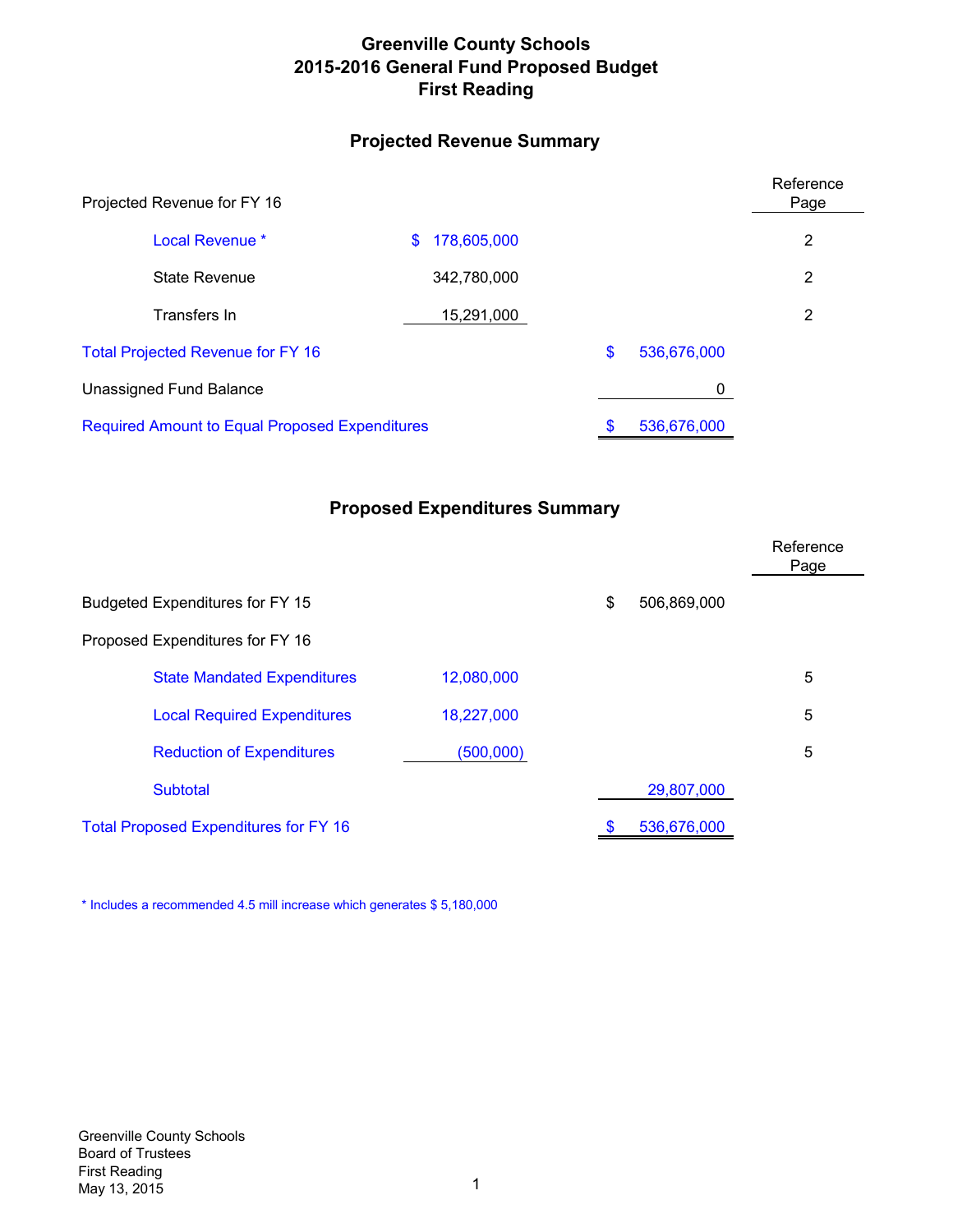# **Greenville County Schools 2015-2016 Projected General Fund Revenue Budget**

|                |                                                              | <b>State BSC \$2,109</b><br><b>GCS BSC \$1,542</b><br><b>FY 15</b> |                       | <b>State BSC \$2,220</b><br>GCS BSC \$1,624<br><b>FY 16</b> |                       |
|----------------|--------------------------------------------------------------|--------------------------------------------------------------------|-----------------------|-------------------------------------------------------------|-----------------------|
|                |                                                              |                                                                    | <b>Revenue Budget</b> |                                                             | <b>Revenue Budget</b> |
| 1              | <b>Projected Local Revenue</b>                               |                                                                    |                       |                                                             |                       |
| $\overline{2}$ | <b>Property Taxes - Greenville, Laurens, Spartanburg</b>     | \$                                                                 | 161,148,000           | \$                                                          | 172,315,000           |
| 3              | Act 388 Millage - 4.5 mills                                  |                                                                    |                       |                                                             | 5,180,000             |
| 4              | Miscellaneous Local Revenue                                  |                                                                    | 1,110,000             |                                                             | 1,110,000             |
|                | Interest on Short Term Investments, Out of District Tuition, |                                                                    |                       |                                                             |                       |
|                | Lost & Damaged Books, Drivers Ed Fees                        |                                                                    |                       |                                                             |                       |
|                | Proviso for Handicapped Education, Summer School Tuition     |                                                                    |                       |                                                             |                       |
|                | <b>Contributions from Private Sources</b>                    |                                                                    |                       |                                                             |                       |
| 5              | <b>Total Projected Local Revenue</b>                         | \$                                                                 | 162,258,000           | \$                                                          | 178,605,000           |
| 6              | <b>Projected State Revenue</b>                               |                                                                    |                       |                                                             |                       |
| 7              | <b>Employer Fringe Benefits</b>                              | \$                                                                 | 76,490,000            | \$                                                          | 82,562,000            |
| 8              | Education Finance Act (EFA) - BSC                            |                                                                    | 150,857,000           |                                                             | 161,943,000           |
| 9              | Property Tax Relief (Tier I)                                 |                                                                    | 23,410,000            |                                                             | 23,410,000            |
| 10             | Homestead Exemption (Tier II)                                |                                                                    | 5,900,000             |                                                             | 5,900,000             |
| 11             | Homestead Exemption Fund - Base Reimbursement (Tier III)     |                                                                    | 56,647,000            |                                                             | 58,484,000            |
| 12             | Homestead Exemption Fund - Annual Allocation (Tier III)      |                                                                    | 1,806,000             |                                                             | 2,069,000             |
| 13             | <b>Special Education Transportation</b>                      |                                                                    | 170,000               |                                                             | 170,000               |
| 14             | Home School Instruction                                      |                                                                    | 20,000                |                                                             | 20,000                |
| 15             | School Bus Drivers Salaries/Work Comp                        |                                                                    | 2,380,000             |                                                             | 3,000,000             |
| 16             | Merchants Inventory Tax                                      |                                                                    | 2,201,000             |                                                             | 2,201,000             |
| 17             | Manufacturers Depreciation                                   |                                                                    | 2,450,000             |                                                             | 2,700,000             |
| 18             | <b>Motor Carriers Tax</b>                                    |                                                                    | 321,000               |                                                             | 321,000               |
|                | 19 Total Projected State Revenue                             | \$                                                                 | 322,652,000           | \$                                                          | 342,780,000           |
|                | 20 Projected Transfers In                                    |                                                                    |                       |                                                             |                       |
| 21             | Transfer from EIA - Teacher Salary Supplement                | \$                                                                 | 11,379,000            | \$                                                          | 12,032,000            |
| 22             | Transfer from Food Service - Indirect Cost                   |                                                                    | 2,123,000             |                                                             | 1,859,000             |
| 23             | Transfer from Special Revenue - Indirect Cost                |                                                                    | 1,400,000             |                                                             | 1,400,000             |
|                | 24 Total Projected Transfers In                              | \$                                                                 | 14,902,000            | \$                                                          | 15,291,000            |
|                | 25 Unassigned Fund Balance                                   | \$                                                                 | 7,057,000             | \$                                                          |                       |
|                | <b>26 Total Projected Revenue Budget</b>                     | \$                                                                 | 506,869,000           | \$                                                          | 536,676,000           |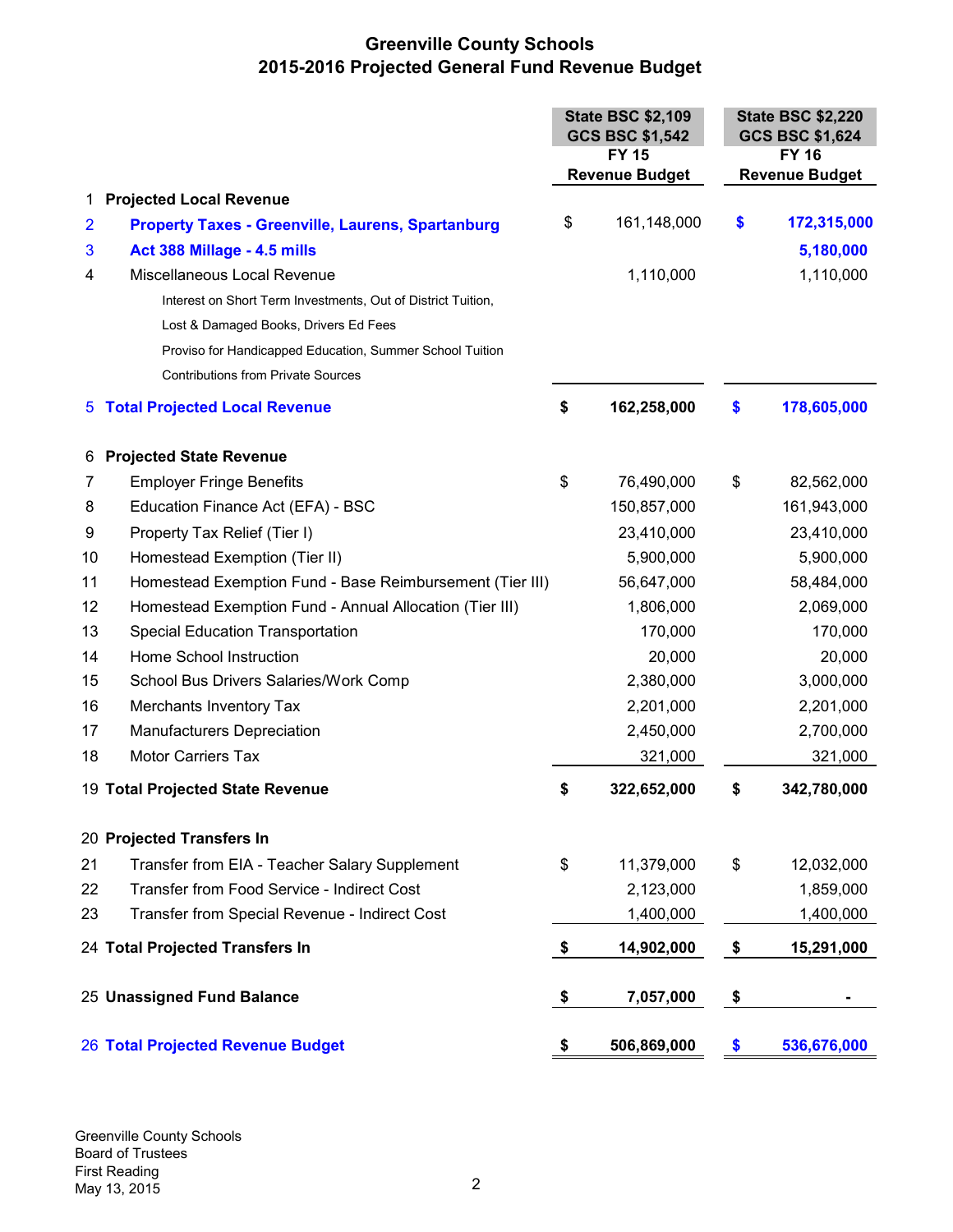# **Greenville County Schools 2015-2016 Projected General Fund Revenue Budget**

# **Changes to Projected Revenue**

The House and Senate Finance Committee approved the FY 16 Education Finance Act Base Student Cost allocation of \$2,220. We do not expect any material change in State revenue allocations between the House and Senate Finance Committee budgets for the District's FY 16 General Fund budget.

The FY 16 General Fund Revenue and Expenditure Budgets are balanced and it includes a millage increase, as specified by Act 388. The Administration is not recommending assigning a portion of the General Fund unassigned fund balance as a funding source.

# **Property Taxes** *pg 2, line 2* **\$ 172,315,000**

As discussed during the recent Board Budget Work Session, we have seen growth in the assessed values of property for the past three years (2013 - 2015), and growth in the mill value for two years (FY 13 & FY 14). Property taxes include all taxable property in the confines of Greenville County Schools including portions of Laurens and Spartanburg counties. We monitor property tax revenue and the property categories generating this revenue on a continuous basis and based on our most recently updated information, we are now seeing a three year sustained growth in the value of a mill. Based on the trend, we have revised the value of local tax revenue to include an additional \$957,000. The projected mill value for FY 16 reflects a 2.1% increase. This is an adjustment from the rate used for the Work Session.

# **Act 388 Millage** *pg 2, line 3* **\$ 5,180,000**

The annual millage rate calculated by the State Revenue and Fiscal Affairs Office to address growth and inflation is based on the average of the twelve monthly consumer price indices for the last calendar year and the population growth of Greenville County for the same period.

Per ACT 388, the annual millage rate increase provided for and calculated by the State to meet growth and inflation for FY 16 is 4.5 mills. In addition, State law provides school boards the authority to levy millage not used in the three preceding years. This means any operational millage increase allowed for FY 14 and FY 15 that was not levied may be used in FY 16. The total millage available is 10.3 (1.9 from FY 14, 3.9 from FY 15 and 4.5 for FY 16).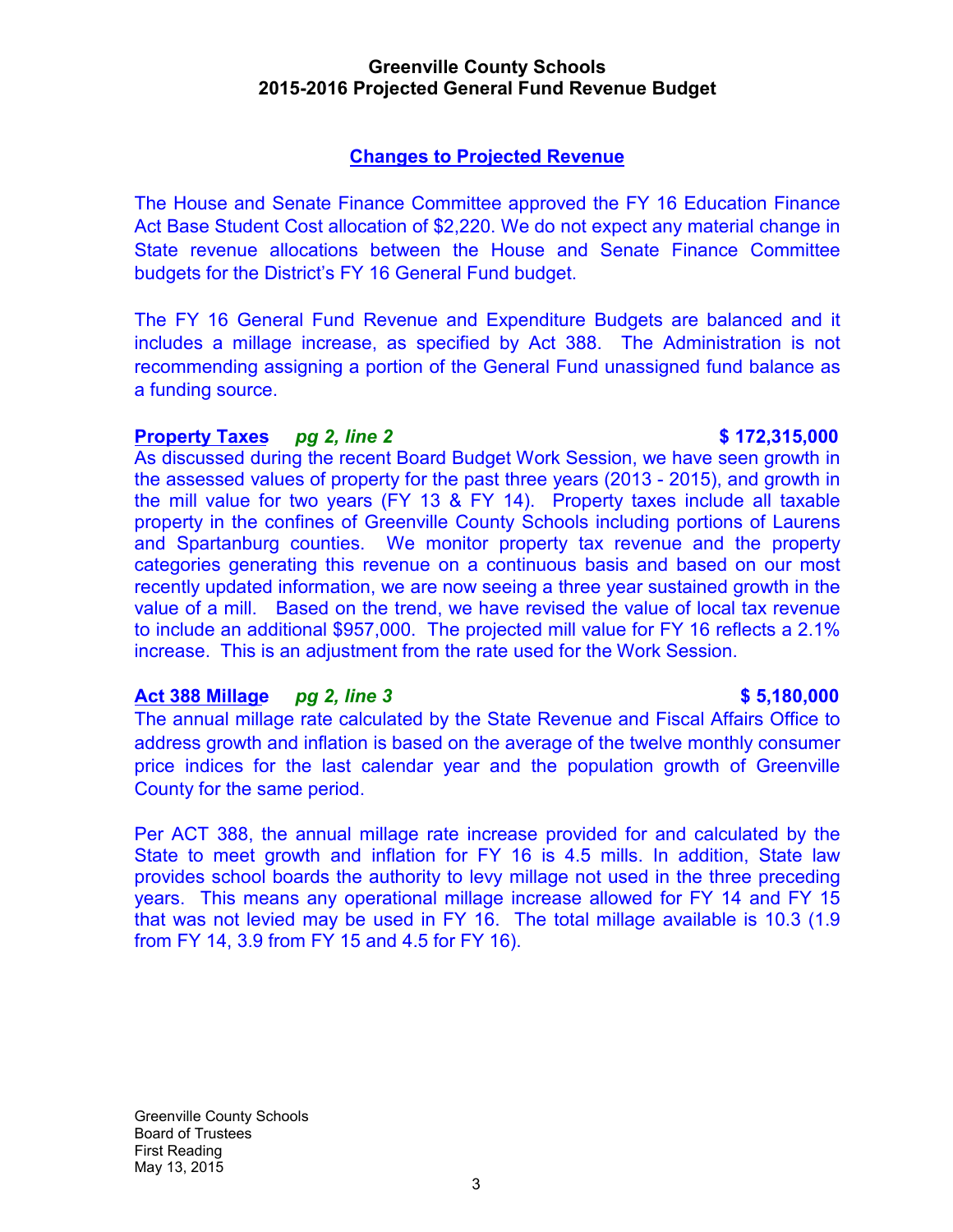# **Greenville County Schools 2015-2016 Projected General Fund Revenue Budget**

| Act 388 Millage | <b>Available</b> | <b>Used</b>  | <b>Cumulative Allowable</b> |
|-----------------|------------------|--------------|-----------------------------|
| <b>FY 10</b>    | 7.2 mills        | 0.0 mills    | <b>72</b>                   |
| <b>FY 11</b>    | 2.2 mills        | 2.2 mills    | 7.2                         |
| <b>FY 12</b>    | 3.6 mills        | 4.7 mills    | 6.1                         |
| <b>FY 13</b>    | 5.8 mills        | 6.1 mills    | 5.8                         |
| <b>FY 14</b>    | 4.9 mills        | 3.9 mills    | 6.8                         |
| <b>FY 15</b>    | 3.9 mills        | 4.9 mills    | 5.8                         |
| <b>FY 16</b>    | 4.5 mills        | 4.5 proposed | 10.3                        |
|                 |                  |              |                             |

The Act 388 millage formula provided for a millage increase of 5.8 mills for FY 13, but these mills were not used in FY 13. The formula provided for a millage increase of 4.9 mills in FY 14 and 3.9 mills were levied (using 3.9 mills from the 5.8 mills not used in FY 13) leaving an available 1.9 mills from FY 13 and 4.9 mills from FY 14. The formula provided for a millage increase of 3.9 mills in FY 15 and 4.9 mills were levied (using the last 1.9 mills from FY 13 and 3.0 mills from FY 14) leaving an available 1.9 mills from FY 14 and 3.9 mills from FY 15.

The Board has for FY 16 the authority, to meet the needs of growth and inflation as provided by State law, to levy a total of 10.3 mills.

To meet the demands of growth and inflation as provided for and calculated by the State, the Administration is proposing an operational millage increase of 4.5 mills for FY 16. This increase will use 1.9 mills from FY 14 and 2.6 mills from FY 15 millage.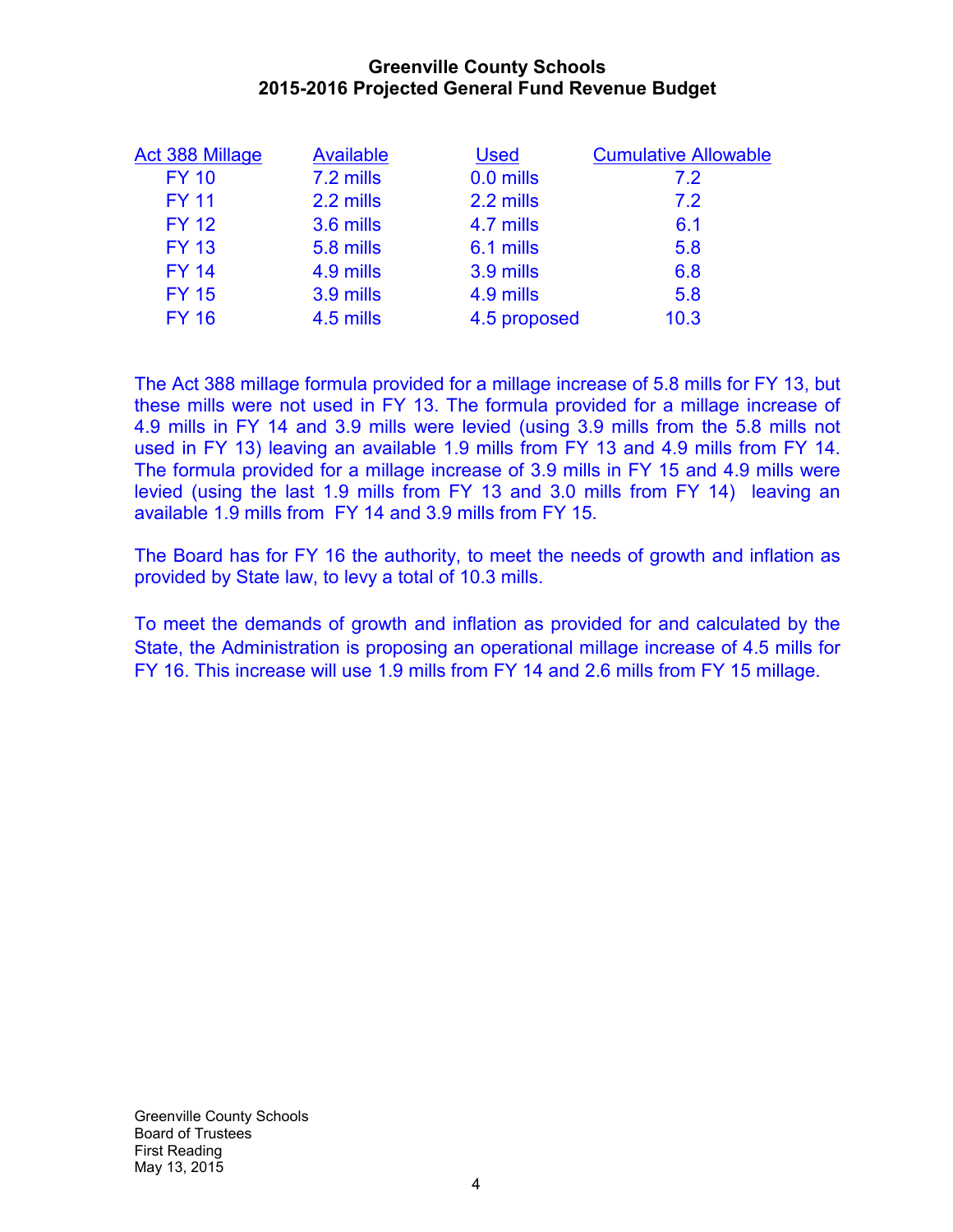# **Greenville County Schools**

|                | <b>OTECHATION COULTLY SUITED</b><br>2015-2016 Proposed General Fund Expenditure Budget | <b>FY 16</b><br>Proposed<br><b>Expenditure</b><br><b>Budget</b> |             | Reference<br>Page |
|----------------|----------------------------------------------------------------------------------------|-----------------------------------------------------------------|-------------|-------------------|
| 1              | <b>Budgeted Expenditures for FY 15</b>                                                 | \$                                                              | 506,869,000 |                   |
|                | <b>State Mandated Expenditures for FY 16</b>                                           |                                                                 |             |                   |
|                | <b>Goal 1: Raise the Academic Challenge and Performance of Each Student</b>            |                                                                 |             |                   |
| $\overline{2}$ | Teachers for English Language Learners (move from Lottery Funding)                     | $\mathfrak{S}$                                                  | 2,015,000 A | 6                 |
| 3              | Special Education Teachers (9.0 FTE)                                                   |                                                                 | 600,000     | 6                 |
|                | <b>Goal 2: Ensure Quality Personnel in All Positions</b>                               |                                                                 |             |                   |
| 4              | <b>Teacher Salary Steps</b>                                                            |                                                                 | 4,420,000   | 6                 |
| 5              | <b>Teacher Certificate Upgrades</b>                                                    |                                                                 | 700,000     | 6                 |
| 6              | State Health Employer Insurance Increase of 3.9% (Effective Jan. 1, 2015)              |                                                                 | 630,000     | 7                 |
| 7              | State Health Employer Insurance Increase of 4.5% (Effective Jan. 1, 2016)              |                                                                 | 1,088,000   | $\overline{7}$    |
| 8              | State Retirement Employer Rate Increase (Effective July 1, 2015)                       |                                                                 | 1,235,000   | $\overline{7}$    |
|                | <b>Goal 4: Effectively Manage and Further Develop Financial Resources</b>              |                                                                 |             |                   |
| 9              | Payments to Charter Schools                                                            |                                                                 | 1,265,000   | $\overline{7}$    |
| 10             | Brashier Middle College Charter High School (increase enrollment from 420 to 440)      |                                                                 | 127,000     | $\overline{7}$    |
| 11             | <b>Total State Mandated Expenditures for FY 16</b>                                     | S                                                               | 12,080,000  |                   |
|                |                                                                                        |                                                                 |             |                   |
|                | <b>Local Required Expenditures for FY 16</b>                                           |                                                                 |             |                   |
|                | Goal 1: Raise the Academic Challenge and Performance of Each Student                   |                                                                 |             |                   |
| 12             | Increases Associated with Student Growth                                               | \$                                                              | 2,000,000   | $\overline{7}$    |
| 13             | Teachers for English Language Learners - 115:1 ratio (11.5 FTE)                        |                                                                 | 742,000     | 8                 |
| 14             | Restore .5 as Baseline Allocation to All Schools for Academic Improvements             |                                                                 | HÊÏ€€€€     | 8                 |
| 15             | <b>Discovery Education</b>                                                             |                                                                 | 159,000     | 9                 |
| 16             | Instructional Supplies for Roper Mountain Science Center                               |                                                                 | 5,000       | 9                 |
|                | <b>Goal 2: Ensure Quality Personnel in All Positions</b>                               |                                                                 |             |                   |
| 17             | Teacher Salary Steps (recover frozen step)                                             |                                                                 | 3,990,000   | 9                 |
| 18             | Increase in Local Portion of the Teacher Salary Schedule                               |                                                                 | 1,191,000   | 9                 |
| 19             | <b>Salary Increase for Support Personnel</b>                                           |                                                                 | 3,780,000   | 10                |
| 20             | School Nurse Salary Step and Grade Adjustment                                          |                                                                 | 265,000     | 10                |
| 21             | Modification to Bus Driver Salary Schedule                                             |                                                                 | 596,000     | 11                |
| 22             | <b>Assistant Band Directors Supplement</b>                                             |                                                                 | 135,000     | 11                |
| 23             | <b>Athletic Supplements</b>                                                            |                                                                 | 352,000     | 12                |
| 24             | Employee Assistance Program                                                            |                                                                 | 123,000     | 12                |
| 25             | Evaluation Specialist (1.0 FTE)                                                        |                                                                 | 92,000      | 13                |
| 26             | Applicant Tracking System Specialist (1.0 FTE)                                         |                                                                 | 69,000      | 13                |
| 27             | Audio Visual Security Maintenance Technician (1.0 FTE)                                 |                                                                 | 65,000      | 13                |
| 28             | Preventative Maintenance Technicians (2.0 FTE)                                         |                                                                 | 126,000     | 13                |
| 29             | Chiller Technician (1.0 FTE)                                                           |                                                                 | 75,000      | 14                |
| 30             | ETS Information Security Support Specialist (1.0 FTE)                                  |                                                                 | 98,000      | 14                |
| 31             | <b>ETS Field Support Personnel (5.0 FTE)</b>                                           |                                                                 | 279,000     | 14                |
|                | Goal 3: Provide a school environment supportive of learning                            |                                                                 |             |                   |
| 32             | Athletic Fields and Grounds Maintenance                                                |                                                                 | 215,000     | 15                |
| 33             | <b>Total Local Required Expenditures for FY 16</b>                                     | $\mathbf{s}$                                                    | 18,227,000  |                   |
|                | <b>Reduction of Expenditures for FY 16</b>                                             |                                                                 |             |                   |
|                | <b>Goal 4: Effectively Manage and Further Develop Financial Resources</b>              |                                                                 |             |                   |
| 34             | <b>Affordable Care Act (Health Care Reform)</b>                                        | \$                                                              | (250,000)   | 15                |
| 35             | <b>Transfer Portion of Fringe Benefit Expenditures to Food Service Fund</b>            |                                                                 | (250,000)   | 15                |
| 36             | <b>Total Reduction of Expenditures for FY 16</b>                                       | \$                                                              | (500, 000)  |                   |
| 37             | <b>Total Proposed Budgeted Expenditures for FY 16</b>                                  | \$                                                              | 536,676,000 |                   |
|                | A: State moved revenue from Lottery to fund increase in EFA BSC                        |                                                                 |             |                   |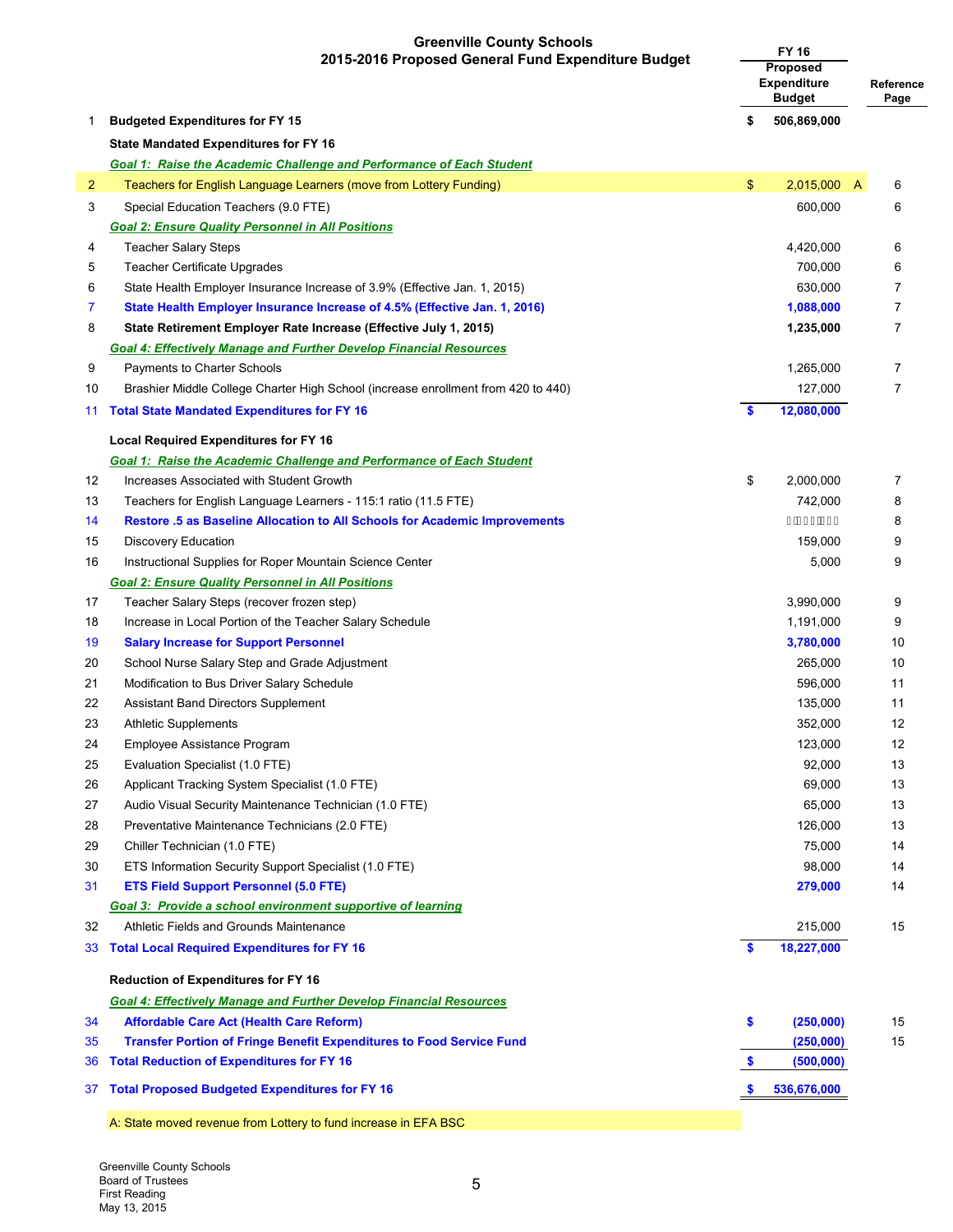# **State Mandates and Local Required Expenditures**

**State mandates** are: 1) Legal requirements resulting from legislative acts which impose an enforceable duty, a new program, or demand an increased level of service in an existing program or 2) Mandates from the State Department of Education.

**Local required expenditures** refer to the services and support that facilitate the attainment and sustainability of our Education Plan goals.

# **State Mandates**

# **Goal 1: Raise the Academic Challenge and Performance of Each Student**

**Teachers for English Language Learners** *pg 5, line 2* **\$ 2,015,000** The current FY 16 State budget has eliminated two Lottery Special Revenue funds, K-5 Enhancement and 6-8 Enhancement, to partially fund an increase in the FY 16 EFA base student cost. This moves teachers currently funded in a Special Revenue Lottery Fund into the General Fund.

# **Special Education Teachers** *pg 5, line 3* **\$ 600,000 \$ 600,000**

IDEA revenue has declined over the past several years, resulting in the need for Special Education teachers to be moved from IDEA funds to the General Fund. This budget moves 9.0 FTE speech teachers currently funded in IDEA to the General Fund, allowing us to continue to provide services to our students and retain high-quality speech language therapists.

# **Goal 2: Ensure Quality Personnel in All Positions**

# **Teacher Salary Steps** *pg 5, line 4* **\$ 4,420,000**

This is the State mandated increase. Implementing a teacher salary step for FY 16 would allow Greenville County Schools to remain competitive in recruitment and retention of quality teachers

# **Teacher Certificate Upgrades** *pg 5, line 5* **\$ 700,000**

This budget reflects pay increases for teachers upgrading current certificates to reflect higher education levels. Teachers are both required and encouraged to pursue additional training. When that training results in the attainment of an additional degree or certificate upgrade, a commensurate pay increase is mandated.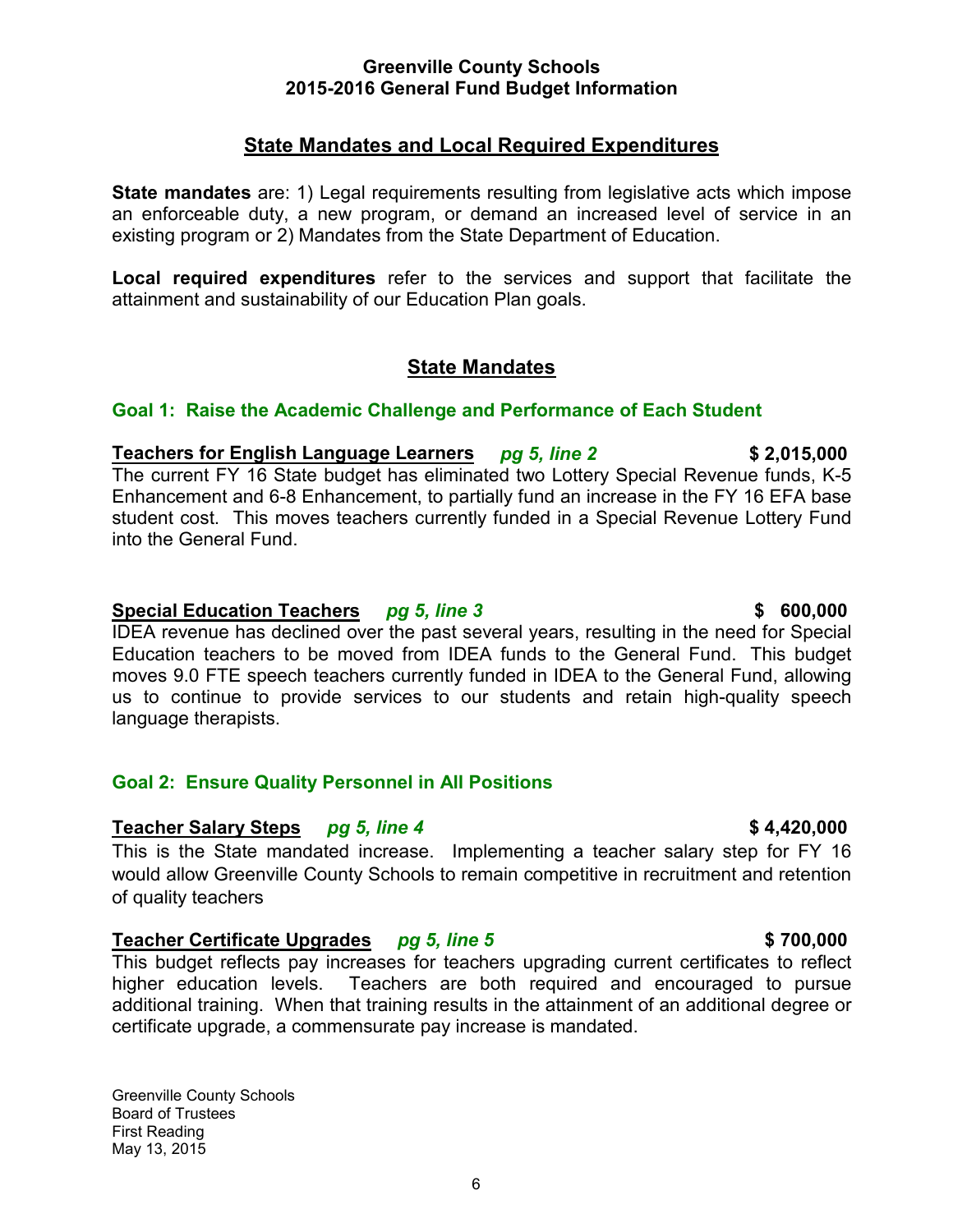(State Mandates – continued)

# **State Health (Employer) Insurance Increase** *pg 5, line 6* **\$ 630,000**

On January 1, 2015, a 3.9% increase in the State Health insurance premiums went into effect. This increase funds the additional cost for FY 16 (July through December).

**State Health (Employer) Insurance Increase** *pg 5, line 7* **\$ 1,088,000** On January 1, 2016, an estimated 4.5% increase in the State Health insurance premiums will go into effect. This increase funds the FY 16 cost (January through June). The

**State Retirement (Employer) Rate Increase** *pg 5, line 8* **\$ 1,235,000** This budget reflects an increase in the total South Carolina Retirement System employer contribution rate from 10.75% to 10.91% and an increase in the insurance surcharge. This rate increase is effective July 1, 2015.

### **Goal 4: Effectively Manage and Further Develop Financial Resources**

### **Payments to Charter Schools** *pg* **5, line 9 \$ 1,265,000**

The General Fund allocation to charter schools is determined per the formula as specified in State Law Section 59-40-140. The application of this formula combined with the projected increase in charter school students requires an increase of \$1,265,000 in the charter school allocation budget.

**Brashier Middle College Charter High School** *pg 5, line 10* **\$ 127,000** Brashier Middle College Charter High School has requested a revision to the current charter allowing an additional 20 students to enroll. This will raise their maximum enrollment from 420 students to 440 students. This amount is calculated per State formula. There is no material expenditure reduction in any category to offset this increase.

# **Local Requirements**

### **Goal 1: Raise the Academic Challenge and Performance of Each Student**

**Increases Associated with Student Growth** *pg 5, line 12* **\$ 2,000,000** This budget will fund additional teachers, school support staff, and other budgetary needs associated with these additional students. Planning and Demographics currently projects an increase of 550 students for FY 16.

Greenville County Schools Board of Trustees First Reading May 13, 2015

second half of 2016 calendar year will be funded in FY 17 General Fund budget.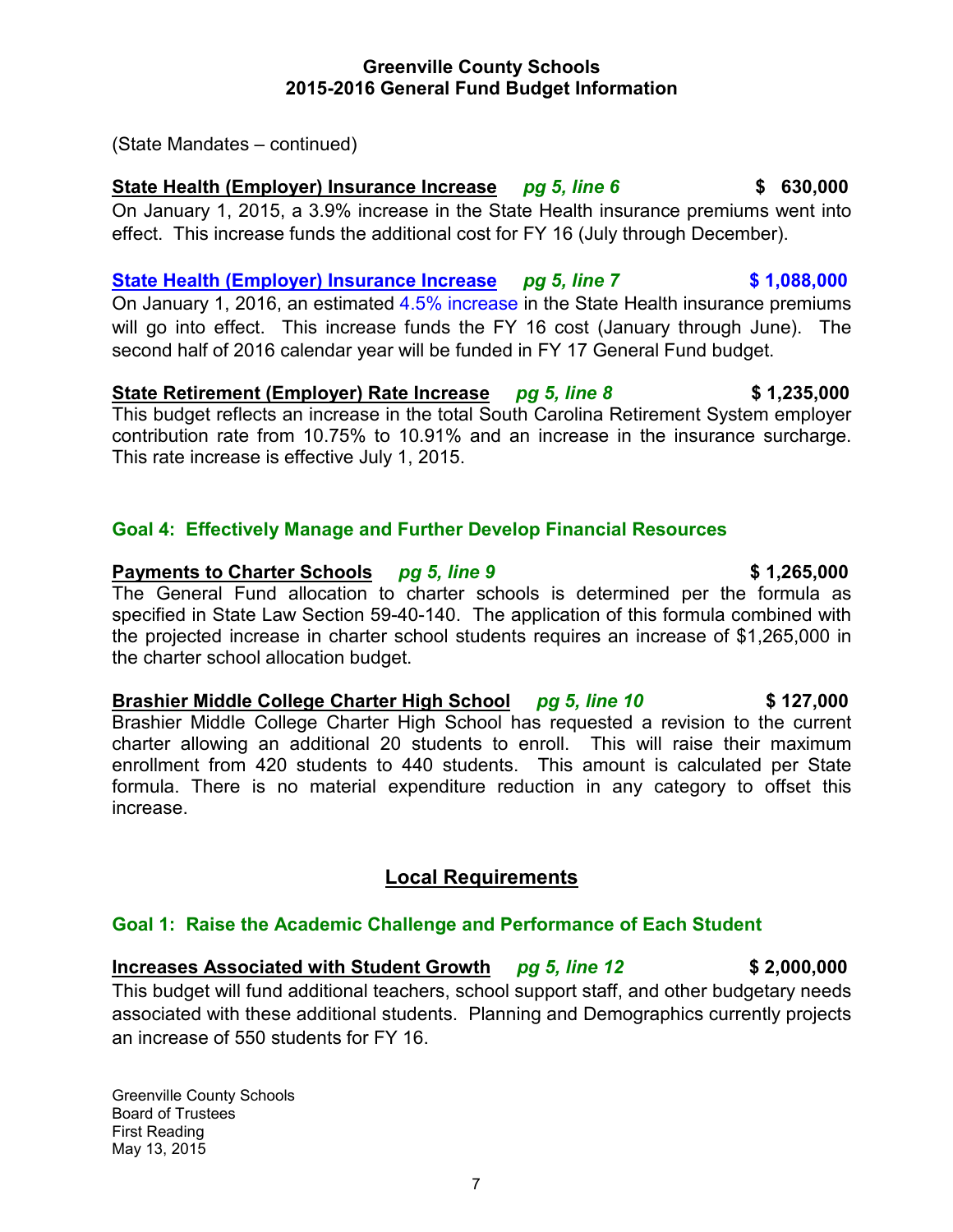(Local Requirements – continued)

# **Teachers for English Language Learners** *pg 5, line 13* **\$ 742,000**

The District is committed to ensuring that English language learners (ELL) are afforded high-quality instructional support to ensure they are prepared for the rigorous placement and achievement tests they are required to take. To reduce Greenville's current average ratio of 138:1, a two-year plan to increase ELL teachers has been developed. Greenville currently has the largest ELL student population in SC but is not comparable with other districts' student ratios. Districts with the second, third and fourth largest ELL student populations in SC have ratios of 60:1, 75:1, and 110:1 respectively. The addition of the requested 11.5 positions will reduce the current ratio to 115:1. This recommendation is a first step to reducing the ratio, which will allow our teachers to better meet the complex needs of our ELL students. An additional 10.5 FTEs, with a projected cost of \$677,000 (based on the current ELL students), would be required to allow the District to achieve a ratio of 100:1.

# **Baseline Allocation for Academic Improvements (Site Based Allocation) \$ 3,870,000** *pg 5, line 14*

This item provides for the restoration of the .5 reduction in the pupil-teacher ratio as a baseline allocation with site based discretion targeted to the enhancement of the instructional program. Simply applying the 0.5 to the FY 16 projected enrollment would add allocations to only 46 schools, while allocating as shown below will ensure benefits to all 84 schools. Based on their professional expertise, an overwhelming consensus of principals have indicated their strong support for returning this allocation with flexibility to address their schools' unique needs in the most effective manner. Providing flexibility in the use of this funding will allow the principal, with the support and approval of his or her Assistant Superintendent, to provide tangible supports for students. Principals have indicated the following uses for this allocation: the purchase of engineering equipment for Project Lead the Way, software such as Adobe Creative Cloud, or textbooks for dual credit courses; the hiring of personnel to provide Credit Recovery options during the day or instructional support before or after school; the expansion of high school credit courses at the middle school level or dual credit courses at high schools; or the option to provide transportation for after-hours support programs or summer transition camps for rising  $6<sup>th</sup>$ graders,  $1<sup>st</sup>$  graders, or  $9<sup>th</sup>$  graders.

| <b>School</b><br><b>Enrollment</b><br>Range | <b>Elementary</b> | <b>Middle</b> | <b>High</b>    | <b>Total</b>   | <b>FTE Per</b><br><b>School</b> |
|---------------------------------------------|-------------------|---------------|----------------|----------------|---------------------------------|
| $0 - 750$                                   | 28                |               | 1              | 36             | 0.5                             |
| 751-1000                                    | 21                | 9             |                | 31             | 0.75                            |
| 1001-1500                                   | $\overline{2}$    | 3             | 6              | 11             | 1.0                             |
| 1501-2000                                   | 0                 | 0             |                | $\overline{4}$ | 1.25                            |
| $2000+$                                     | 0                 | 0             | $\overline{2}$ | $\overline{2}$ | 1.75                            |
| <b>Total</b>                                | 51                | 19            | 14             | 84             |                                 |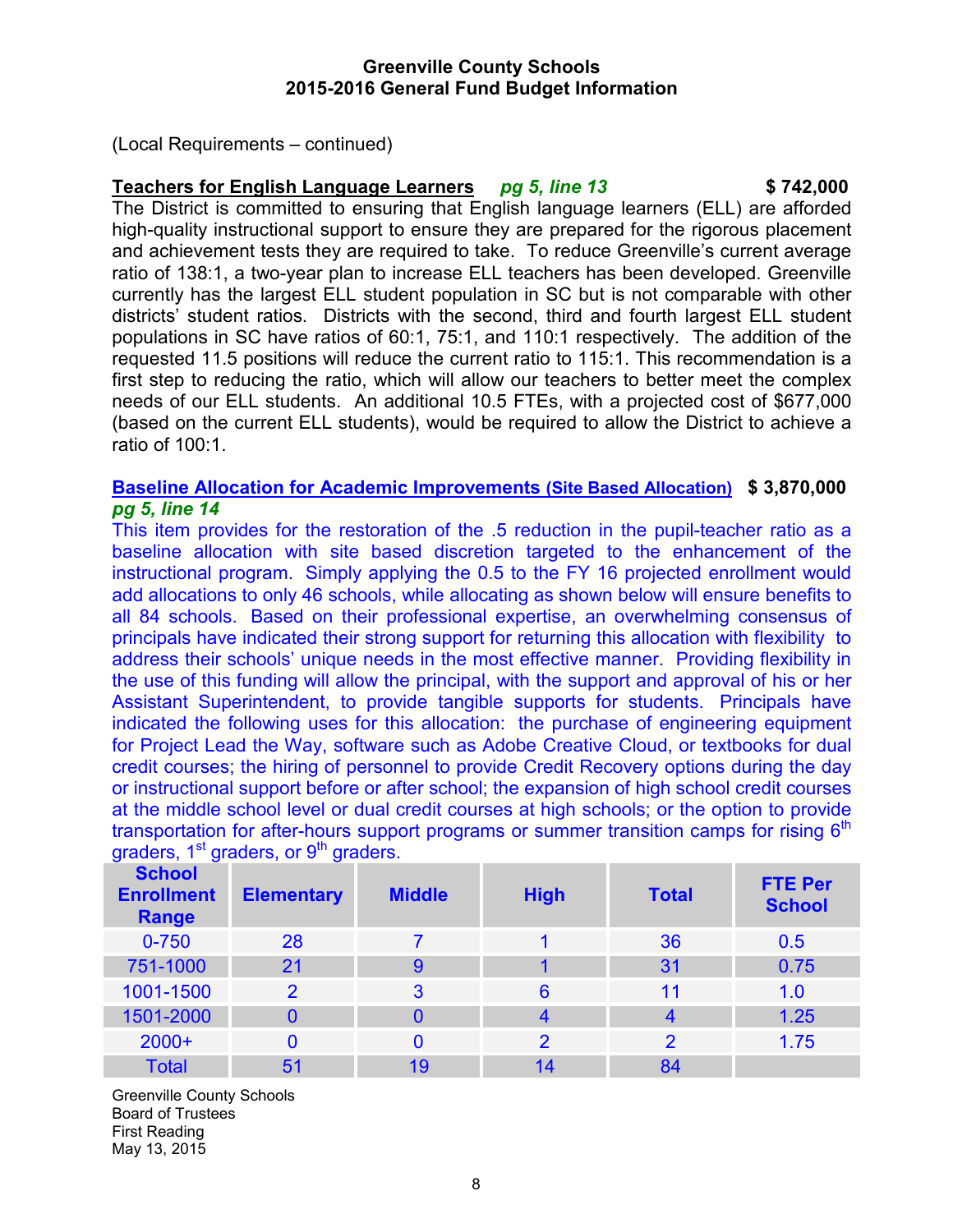(Local Requirements – continued**)** 

# **Discovery Education** *pg 5, line 15* **<b>\$159,000** \$159,000

Over the last 10 years, the state of South Carolina maintained a contract with Discovery Education Streamline Video. District teachers depend on this resource, and they have created countless lesson plans, activities, assessments and other instructional resources in the Discovery Education system. Effective August, 2014, the state did not renew the contract. With the District's purchase of a subscription, teachers can access the content they have dedicated the time to build, including those that are tied to our curriculum in Rubicon Atlas.

### **Instructional Supplies for Roper Mountain Science Center**  $\$5,000$ *pg 5, line 16*

To support the Center's initiatives providing more, improved, hands-on, inquiry-based learning labs, additional supplies will be required. This budget will fund additional supplies for expanding hands-on STEM learning labs and materials for hands-on elementary and middle school offerings.

# **Goal 2: Ensure Quality Personnel in All Positions**

**Teacher Salary Steps (recover frozen steps)** *pg 5, line 17* **\$ 3,990,000** This budget recovers the step for those teachers who were affected by the freezing of a step in FY 11 and who are currently paid one step lower than what would show on their certificate. In line with Goal 2, this increase will ensure our teacher salaries remain in the top 25 for South Carolina school districts and that the average remains above the southeastern average teacher salary. Single teacher steps range in percentage from .92% to 2.96%. Our experienced teachers are, on average, earning **\$1,261** less than they would in surrounding districts.

# **Increase in Local Portion of the Teacher Salary Schedule \$ 1,191,000** *pg 5, line 18*

This budgeted amount is the projected cost to increase the local portion of some of the steps on the teacher salary schedule to ensure **all** teachers receive at least a 3% increase with step movement. This also creates new steps 27 and 28 so teachers currently on the highest step also receive at least a 3% total increase.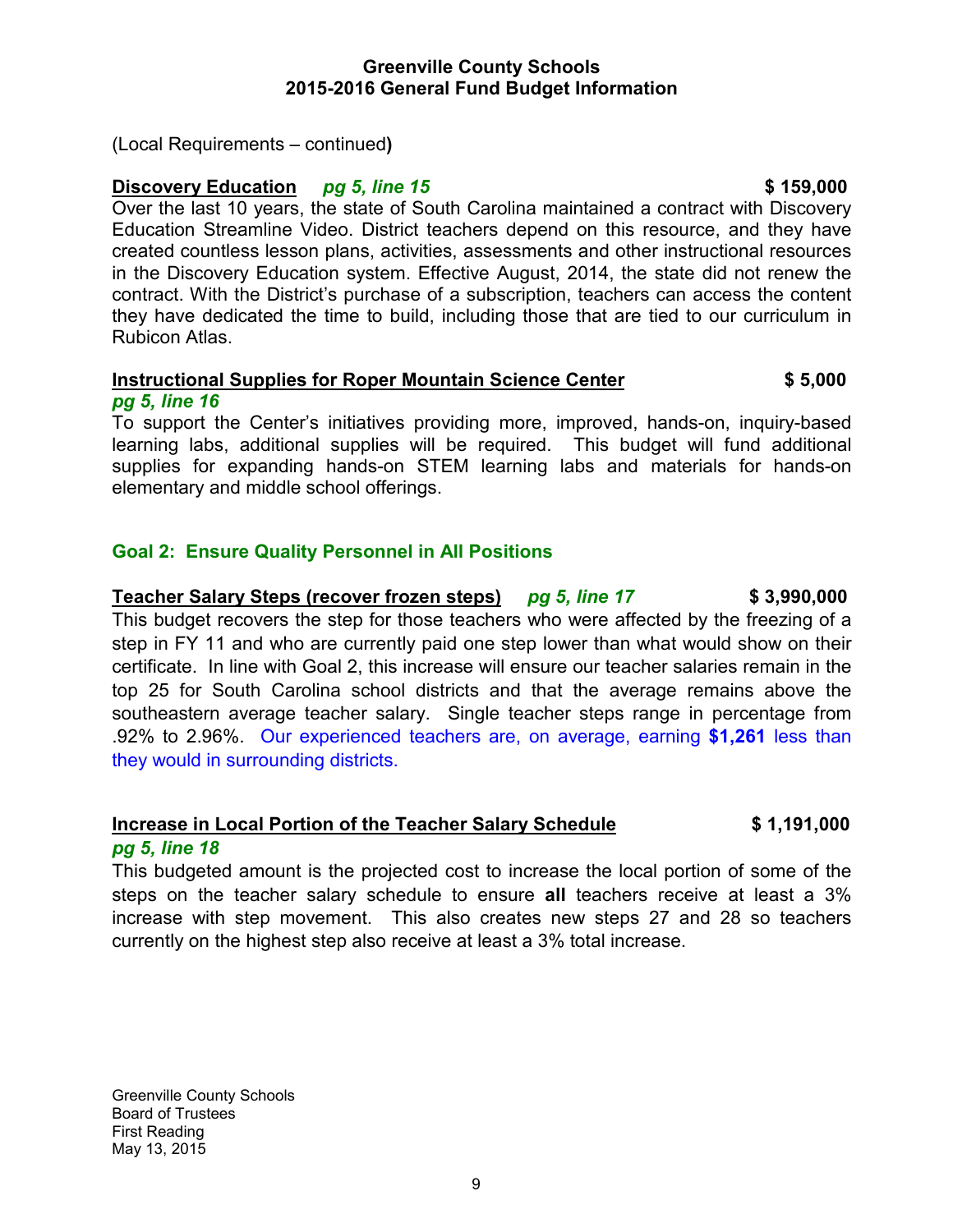(Local Requirements – continued)

### **Salary Increase for Support Personnel ( Minimum 3%) \$ 3,780,000** *pg 5, line 19*

This line reflects the cost of providing all other employees (those not on teacher salary scale) with a raise of at least 3%. Under this budget item, each eligible support employee will receive a step for the first time since 2013; all others will receive a 3% increase. In situations where the difference between steps is less than 3%, the next step will be adjusted to reflect a total increase of 3%. Since the average value of two teacher steps is 3.8%, this provides all employees with a reasonably equitable raise. It also recognizes that, when considering inflation and required increases to the state retirement fund, these salaries remain 3.86% behind actual cost of living increases since FY 09. This adjustment continues the District's goal of ensuring quality personnel in all positions and reaffirms throughout all levels of the organization the importance of all employees to the instructional program, and their roles in the District's Excellent Rating on the State Report Card.

The District's hourly support salary schedule currently has steps one through nine and is collapsing into five steps by removing steps one through four, because we are unable to fill vacancies at these lower rates. This is similar to the restructuring of the bus driver salary schedule.

**School Nurse Salary Step and Grade Adjustment** *pg 5, line 20* **\$ 265,000** This budget item is the projected cost to adjust school nurse salaries to a recommended step and grade based on professional certification and experience. The District is experiencing increased difficulty retaining qualified nurses due to lack of competitive salaries. In FY 14, there were 18 resignations. To date in FY 15, there have been 22 nurse resignations, which is approximately one-fifth of the total number of nurses employed. Our current salary does not allow us to retain our nurses or to build an adequate applicant pool for our vacant positions.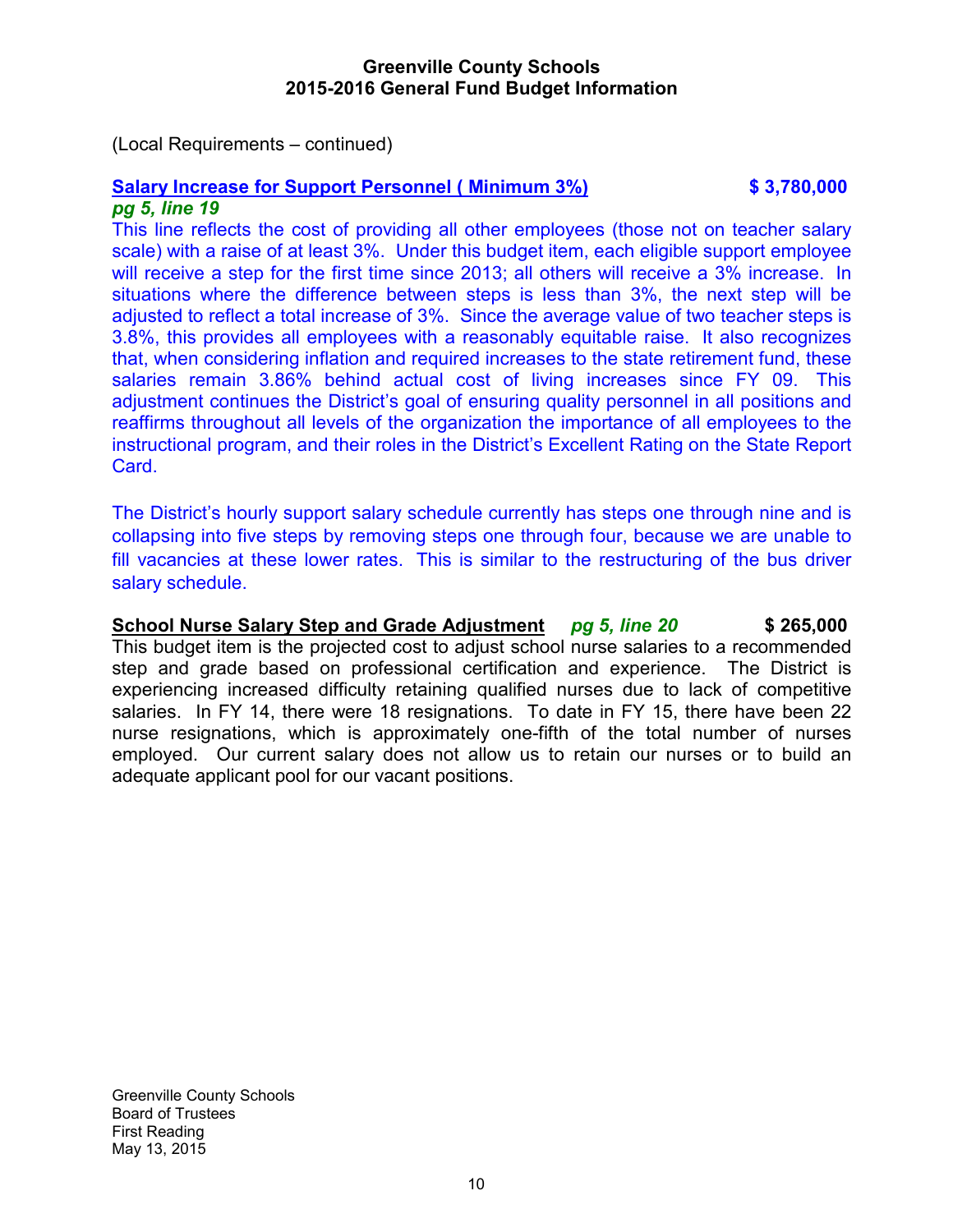(Local Requirements – continued)

# **Modification to Bus Driver Salary Schedule** *pg 5, line 21* **\$ 596,000**

This budget item is the projected cost to revise the Bus Driver Salary Schedule with the goal of attracting and retaining drivers. The District has had increased success filling assigned bus routes but still needs additional substitute drivers to ensure all routes have an assigned driver every day. In addition to our monthly job fairs, we communicate our needs for bus drivers by advertising online (Facebook, GCS website) and advertising at local universities/technical colleges, golf courses, community centers, apartment complexes and at Roper Mountain Science Center. School buses are in local Christmas parades and at local "touch a truck" events. Mailings are sent to local churches. We also partner with Goodwill Job Centers to advertise openings. Despite our best efforts, we still do not have a full driver staff. A new schedule is proposed that increases the beginning hourly rate, reduces the number of experience steps from five to four, and insures that steps are more appropriate to drivers' years of service and helps retain experienced drivers. Our long term plan is to implement a three-step schedule which we will recommend phasing in over the next several years.

# **Assistant Band Directors Supplement** *pg 5, line 22* **\$ 135,000**

Greenville County does not currently provide supplements for assistant high school band directors. To ensure adequate supervision of students and enhanced quality of band programs, the District proposes the establishment of supplements for assistant band directors. Currently our band program ratio of students to directors ranges from 47:1 to 170:1. In comparison to districts similar in size, others located in geographic proximity to Greenville, and those who historically perform at a high level in band, most provide funding for assistant directors at the high school level. Adding assistant director supplements will provide additional teaching staff to assist programs with meeting expectations found in Greenville County's Fine Arts Frameworks for Excellence; thus, strengthening our band programs. Additionally, adding supplements for assistant band directors will establish a ratio of 50:1 at each high school, therefore providing for expanded and more effective supervision of students.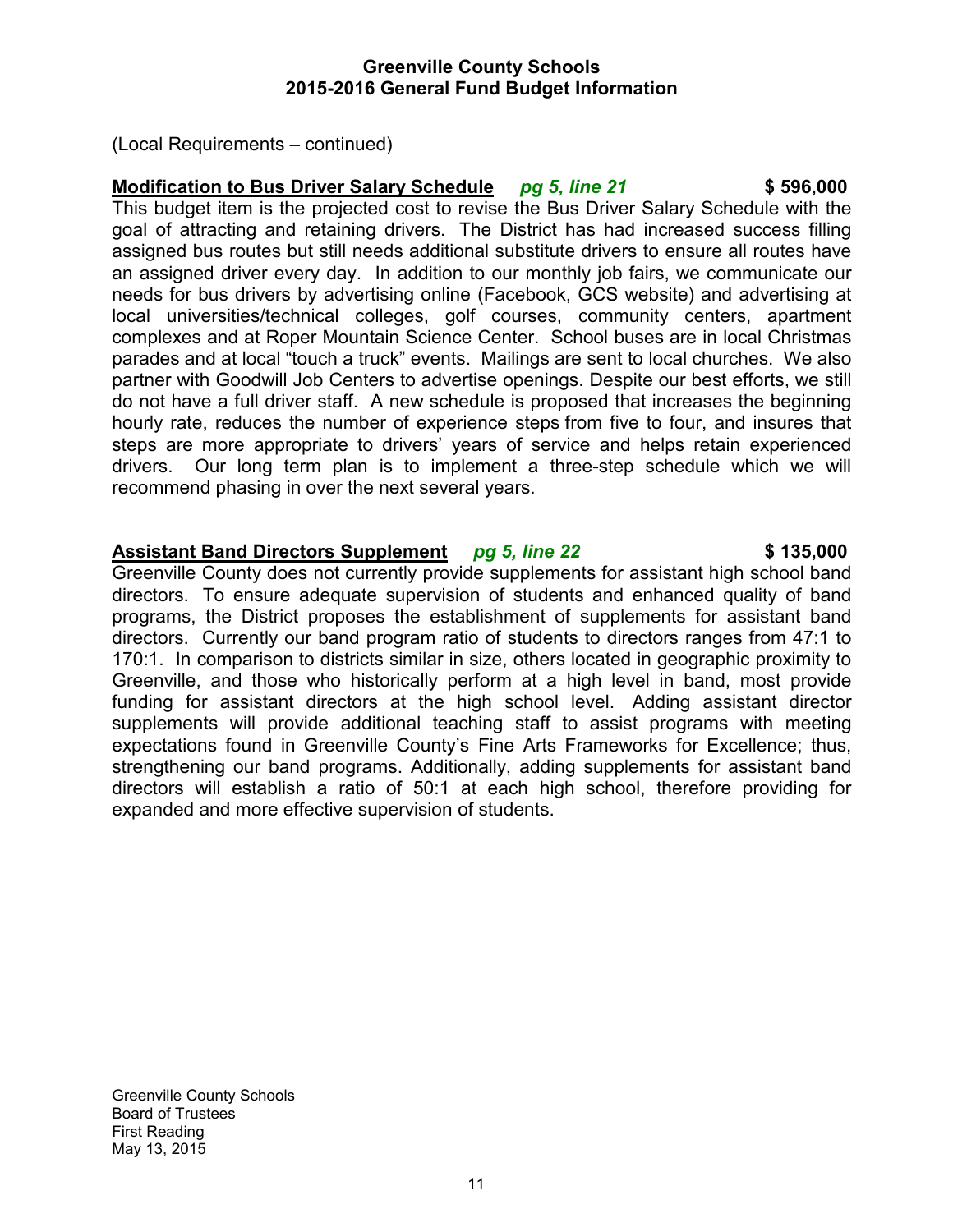(Local Requirements – continued)

# **Athletic Supplements** *pg 5, line 23* **\$ 352,000**

This budget item includes additional supplements for football, baseball and softball assistant coach supplements and extended duty pay for coaches when teams qualify for and participate in post-season play. The average number of football supplements in similar districts is 15.8 supplements, compared to our maximum of 8 football supplements per school. Currently, schools rely on volunteers and supplements funded with locally raised monies to provide some additional supervision for our students, but are still well below programs in similar districts. We have a similar scenario in baseball and softball, where we are relying on volunteers and fundraising to provide some additional coaching and supervision. Reliance on local fundraising creates inequity among schools. Adding supplements that are calculated by number of teams and number of players, provides proper supervision of athletes, increases quality of coaching, enhances safety, and reduces the risk of liability, injury and inadequate instruction. Extending supplement pay when coaches lead their team into playoffs provides pay for significant additional coaching time. This will add and more equitably compensate our coaches and help us to retain our most effective and successful coaches. This is year one of a three-year plan to adjust all athletic and non-athletic supplements so we are comparable with similar districts.

# **Employee Assistance Program** *pg 5, line 24* **\$ 123,000**

# An Employee Assistance Program (EAP) is an employer-sponsored service designed to provide support for employees experiencing individual or family problems. EAP services supplement or provide benefits not available through the State Health Plan. EAP programs help employees address their personal issues to enable them to remain actively at work. An EAP is an effective way to protect a valuable investment in human resources and to prevent potential performance problems through early intervention.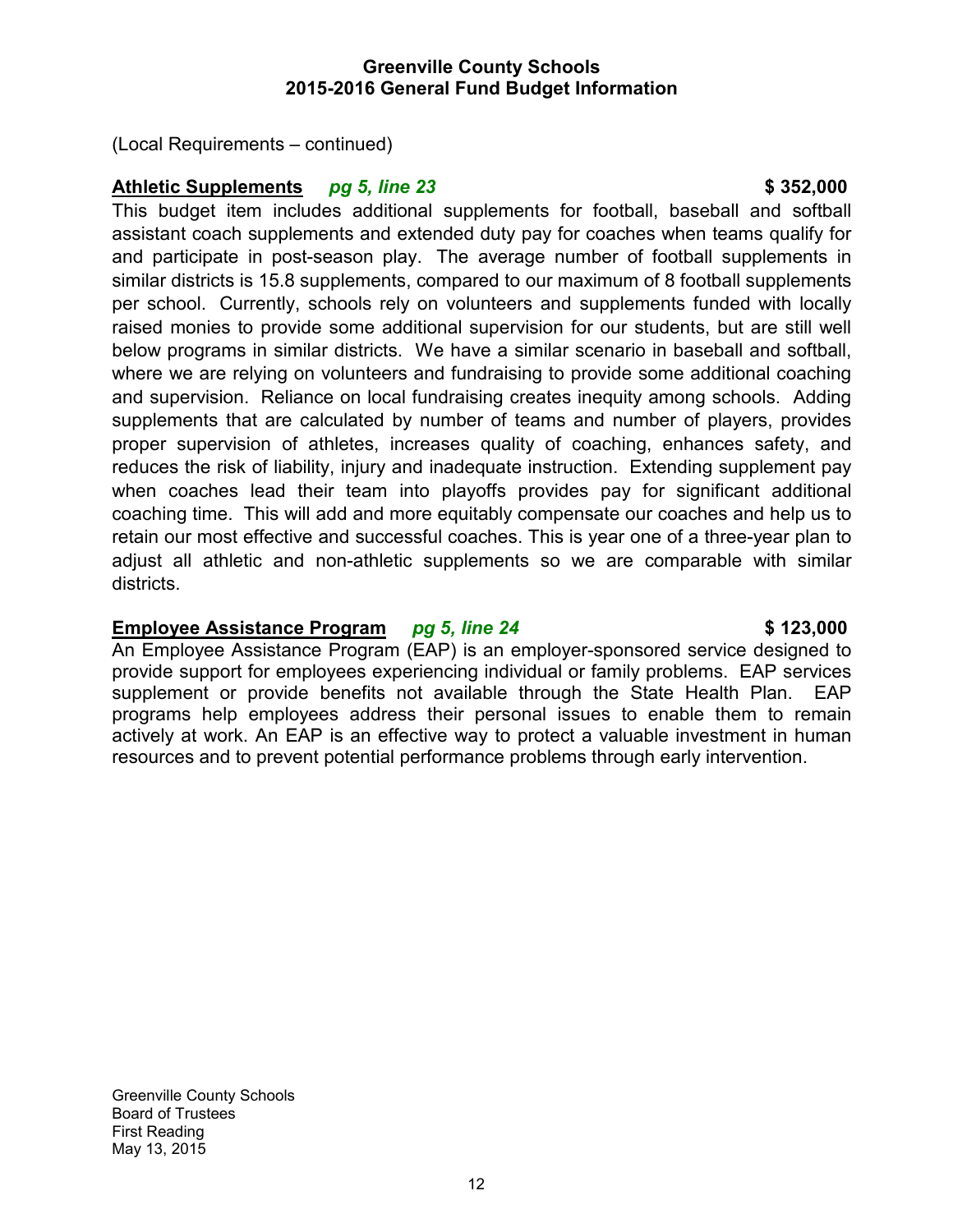(Local Requirements – continued)

# **Evaluation Specialist** *pg 5, line 25 pg 1.000* **<b>\$ 92,000**

As the District continues to develop innovative programs, the responsibility to evaluate effectiveness increases. Adding this 1.0 FTE position would allow for the expansion of the District's capacity to conduct program evaluations, enhancing the opportunity to make critical decisions, including identifying and addressing professional development needs, reporting program effectiveness, and making data-driven decisions about the continuation of District programs.

# **Applicant Tracking System Specialist** *pg 5, line 26* **\$ 69,000**

This 1.0 FTE position will provide needed technical support for the District's applicant tracking system and provide additional support within Human Resources (HR). It will provide technical depth within the HR department and serve as back up for critical HR positions that are currently one deep. This position will expand our ability to pre-screen applicants so principals can use their time more effectively reviewing qualified candidates.

# **Audio Visual Security Maintenance Technician** *pg 5, line 27* **\$ 65,000**

As we expand security services, there is an increased need for maintenance and repair with the corresponding increased number of devices. An additional 1.0 FTE audio visual technician will provide support for increased security monitoring including repair and maintenance service for multiple cameras, carded doors and equipment.

### **Preventative Maintenance Technicians** *pg 5, line 28* **\$126,000**

In 2006, ten PM technicians were added to help maintain increased square footage associated with new and renovated facilities. We have added approximately 497,000 of square feet since 2006 and 2.0 FTE preventative maintenance technicians are needed to maintain the increased amount of equipment associated with this growth. Preventative maintenance for specialized HVAC equipment, compressors, air handlers and rooftop units extend the useful life of the equipment. There are currently 24 preventative maintenance technicians for a workload of over 18,000 pieces of equipment. The additional 2.0 FTE technicians would allow maintenance prevention to extend beyond basic prevention and include duct/cabinet cleaning and building automation system sensor calibration increasing HVAC unit efficiency.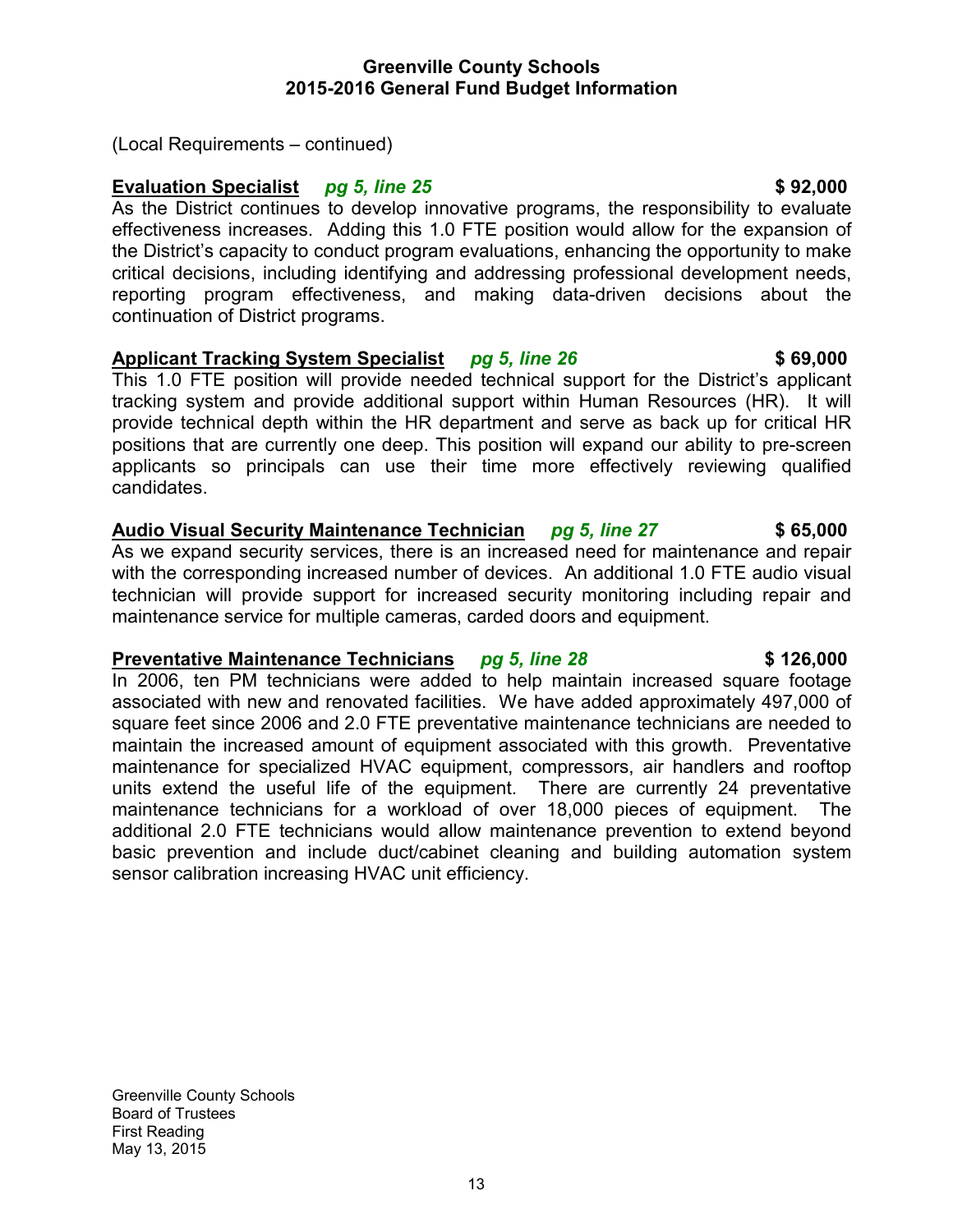(Local Requirements – continued)

# **Chiller Technician** *pg 5, line 29* **\$ 75,000**

This 1.0 FTE position is for a chiller technician to repair and maintain the District's aging, highly-sophisticated chillers. As facilities and equipment age and warranties expire, there is an increased need for the technical skill to repair and maintain this equipment. There are currently 62 chillers now operating in the District. This technician would be dedicated to chiller repair and would assist in preventative maintenance when not repairing equipment.

# **ETS Information Security Support Specialist** *pg 5, line 30* **\$ 98,000**

This 1.0 FTE position will assist with the ongoing monitoring and general upkeep of existing systems to ensure that data integrity and basic data processing rules are followed. It will also provide guidance and assist with strategic planning for Firewalls, IDS devices, and other security related systems, train users, promote security awareness to ensure system security, improve server and network efficiency, develop plans to safeguard computer files against accidental or unauthorized modification, destruction, or disclosure, and to meet emergency data processing needs. Continual testing and security measures are needed to ensure a safe environment for students and employees.

# **ETS Field Support Personnel** *pg 5, line 31* **\$279,000**

This budget item is for 4.0 FTE Network Technicians and 1.0 FTE Program Manager. As the District has increased in size and the use of technology has expanded, the need for on-site technicians to service the equipment has grown. The Network Technicians will be responsible for the prompt and efficient diagnosis and repair of all District-supported technology hardware. They will assist in the diagnosis and resolution of network hardware issues for students and employees. The Work Session material included a 1.0 FTE Program Manager to assist in bids and hardware specs, auditing of equipment patches, alerts and researching of new technologies. The responsibilities of this position were reevaluated and the position reclassified at a lower level.